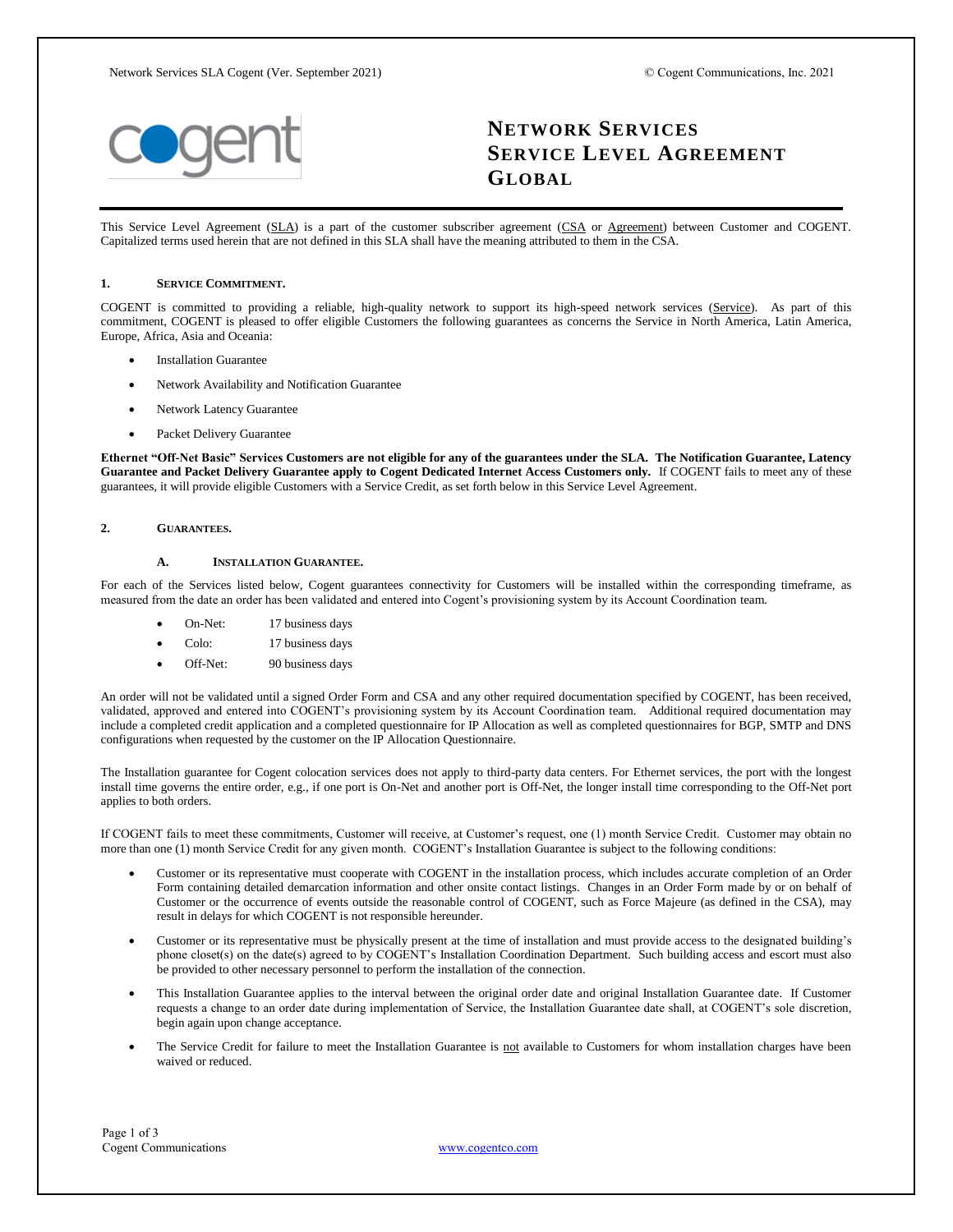## **B. NETWORK AVAILABILITY AND NOTIFICATION GUARANTEE.**

COGENT's network is designed for 100% availability.

On-Net Service. If Customer experiences Network Unavailability for an On-Net Service for more than 15 consecutive minutes, Customer will receive, at Customer's request, one (1) day Service Credit for each cumulative hour of Network Unavailability in any calendar month. Provided the COGENT Network experiences at least one (1) hour of Network Unavailability in any given calendar month, additional Network Unavailability of less than one (1) hour will result in a proportional Service Credit. (Example: 2 hours, 15 minutes of Network Unavailability will result in 2.25 days Service Credits.) Customer may obtain no more than one (1) month Service Credit for any given month.

Off-Net Service. If Customer experiences Network Unavailability for an Off-Net Service for more than 15 consecutive minutes, Customer will receive, at Customer's request, one (1) hour Service Credit for each cumulative hour of Network Unavailability in such calendar month. Provided the COGENT Network experiences at least two (2) hours of Network Unavailability in any given calendar month, additional Network Unavailability of less than one (1) hour will result in a proportional Service Credit. (Example: 2 hours, 15 minutes of Network Unavailability will result in 2.25 hours Service Credits.) Customer may obtain no more than one (1) month Service Credit for any given month.

COGENT's Outage Notification Guarantee is to proactively notify a Dedicated Internet Access Customer within 15 minutes after COGENT determines that Customer's Service is unavailable. COGENT's standard procedure is to ping the Customer's router every minute. If Customer's router does not respond after ten consecutive ping cycles, COGENT will deem the Service unavailable and will contact Customer's designated point of contact by a method elected by COGENT (telephone, email, fax, or pager).

If COGENT fails to meet this Outage Notification Guarantee, Customer will receive, at Customer's request, one (1) day Service Credit for the Service with respect to which this Guarantee has not been met. Customer may obtain no more than one day Service Credit per day, regardless of how often in that day COGENT failed to meet the Customer Reporting Guarantee. Customer may obtain no more than one (1) month Service Credit for any given month.

If a Dedicated Internet Access Customer elects to bundle several Services using the Link Aggregation (LAG) option, then such LAG-bundle shall be deemed to represent one single Service for the purpose of the Network Availability and Outage Notification Guarantee. Consequently, Customer shall be eligible to receive Service Credits under this Section 2B if and only if Customer experiences Network Unavailability for all of the Services bundled in the LAG-bundle. The unavailability of any subset of the Services bundled in the LAG-bundle shall not constitute Network Unavailability and Customer shall not be eligible for any Service Credits with respect to such unavailability. Customer may choose to administratively configure the LAG-bundle to drop if any individual Service within LAG-bundle becomes unavailable; however, this will not constitute Network Unavailability unless all Services included in the LAG-bundle experience Network Unavailability.

# **C. NETWORK LATENCY GUARANTEE.**

For Dedicated Internet Access customers only, the monthly average Network Latency for packets carried over the COGENT Network between Backbone Hubs for the following regions is as specified below:

| Intra-North America:                 | 45 milliseconds or less  |
|--------------------------------------|--------------------------|
| Intra-Europe:                        | 35 milliseconds or less  |
| New York to London (Transatlantic):  | 85 milliseconds or less  |
| Los Angeles to Tokyo (Transpacific): | 140 milliseconds or less |

Network Latency (or Round trip time) is defined as the average time taken for an IP packet to make a round trip between Backbone Hubs within the regions specified above on the COGENT Network. COGENT monitors aggregate latency within the COGENT Network by monitoring round-trip times between a sample of Backbone Hubs on an ongoing basis.

After being notified by Customer of Network Latency in excess of the rates specified above, COGENT will use commercially reasonable efforts to determine the source of such excess Network Latency and to correct such problem to the extent that the source of the problem is on the COGENT Network.

If COGENT fails to remedy such Network Latency within two (2) hours of being notified of any excess Network Latency and average Network Latency for the preceding 30 days has exceeded the rates specified above, Customer will receive, at Customer's request, a Service Credit for the period from the time of notification by the Customer until the average Network Latency for the preceding 30 days is less than the rates specified above. Customer may obtain no more than one (1) month Service Credit for any given month.

## **D. PACKET DELIVERY GUARANTEE.**

For Dedicated Internet Access customers only, the COGENT Network has an average monthly Packet Loss no greater than 0.1% (or successful delivery of 99.9% of packets). Packet Loss is defined as the percentage of packets that are dropped between Backbone Hubs on the COGENT Network. COGENT monitors this aggregate packet loss on an ongoing basis, and compiles the collected data into a monthly average packet loss measurement for the COGENT Network.

After being notified by Customer of Packet Loss in excess of 0.1%, COGENT will use commercially reasonable efforts to determine the source of such excess Packet Loss and to correct such problem to the extent that the source of the problem is on the COGENT Network.

If COGENT fails to remedy such excess Packet Loss within two (2) hours of being notified of any excess Packet Loss on the COGENT Network and average Packet Loss for the preceding 30 days exceeds 0.1%, Customer will receive, at Customer's request, a Service Credit for the period from the time of notification by the Customer until the average Packet Loss for the preceding 30 days is less than 0.1%. Customer may obtain no more than one (1) month Service Credit for any given month.

Page 2 of 3 Cogent Communications [www.cogentco.com](http://www.cogentco.com/)